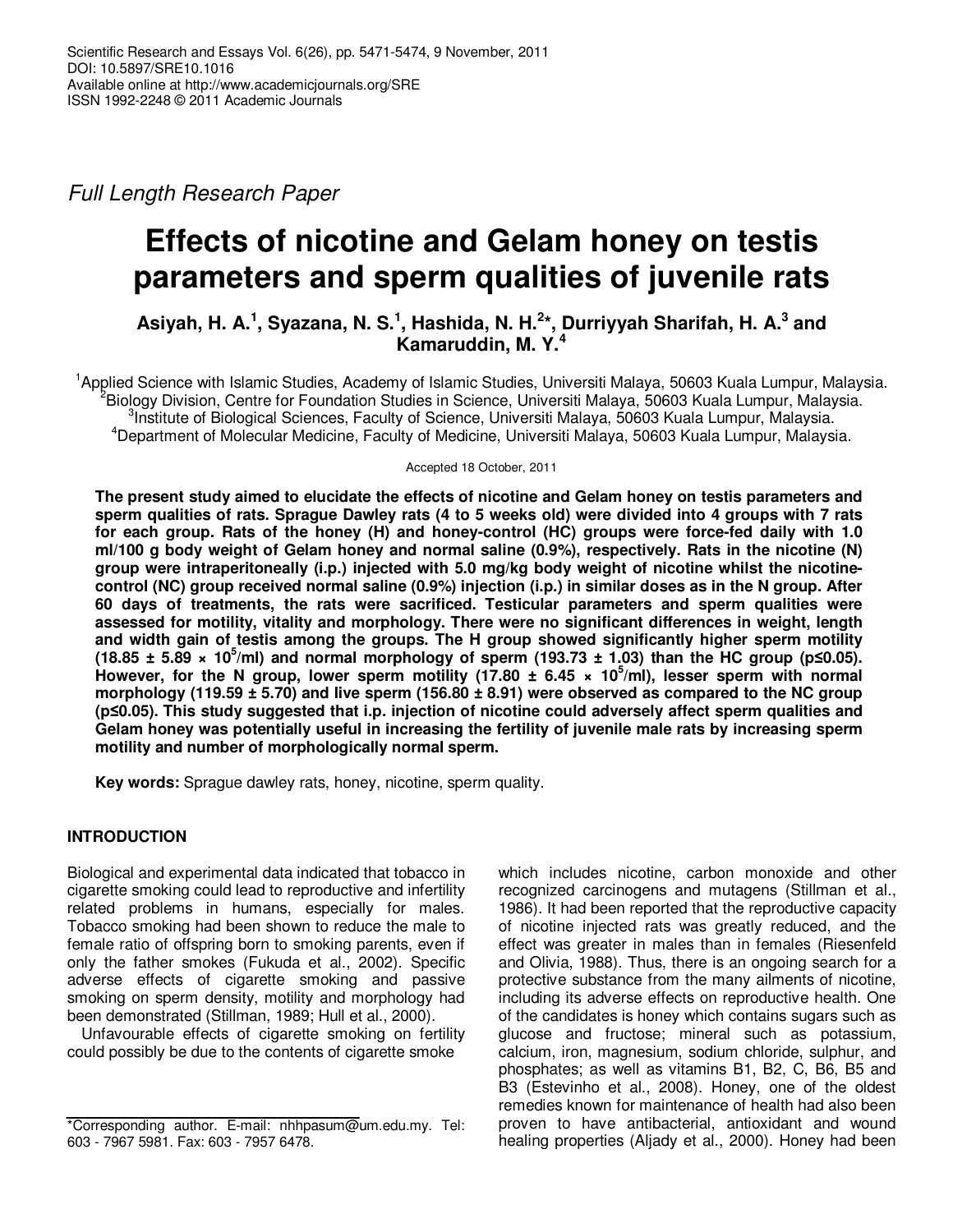| <b>Treatments</b> | <b>Parameters</b> | Testis                     |                               |                       |  |  |
|-------------------|-------------------|----------------------------|-------------------------------|-----------------------|--|--|
|                   |                   | Weight (g) (mean±SEM)      | Length (mm) (mean±SEM)        | Width (mm) (mean±SEM) |  |  |
| Nicotine          | Control $(n = 7)$ | $1.55 \pm 0.03^a$          | 11.98±0.06 <sup>a</sup>       | $20.33 \pm 0.20^a$    |  |  |
|                   | Treated $(n = 7)$ | 1.50 $\pm$ 0.02 $^{\rm a}$ | $11.89 \pm 0.15^a$            | $20.03 \pm 0.03^a$    |  |  |
|                   | Control $(n = 7)$ | $1.48 \pm 0.03^a$          | $20.14 \pm 0.29$ <sup>a</sup> | $12.14 \pm 0.07^a$    |  |  |
| Honey             | Treated $(n = 7)$ | 1.43 $\pm$ 0.03 $^{\rm a}$ | 20.08±0.48 <sup>a</sup>       | $12.38 \pm 0.19^a$    |  |  |

Table 1. Testis parameters for nicotine and honey treated groups.

<sup>a</sup>superscript in the column within the same treatment group shows no significant difference at P≤0.05.

reported to induce spermatogenesis in rats by increasing epididymal sperm count by 37% as well as the relative weight of the epididymis (Abdul-Ghani et al., 2008).

Currently, there is no established report on the mechanism behind the beneficial effects of honey on male reproductive system. Therefore, the present study was aimed to elucidate the detrimental effects of nicotine and the potential use of Malaysian Gelam honey on the testicular parameters and sperm qualities of rats.

#### **MATERIALS AND METHODS**

Twenty eight Sprague-Dawley male rats (4 to 5 weeks old) were randomly divided into 4 groups; nicotine (N), nicotine-control (NC), honey (H) and honey-control (HC) with 7 rats for each group. Rats of the H and HC groups were force-fed daily with 1.0 ml/100 g body weight of Gelam honey and normal saline (0.9%), respectively. Rats in the N group were intraperitoneally (i.p.) injected with 5.0 mg/kg body weight of nicotine whilst the NC group received normal saline (0.9%) injection (i.p.) in the same volume of nicotine that was given to the N group (Mahanem, 2006). The dose of nicotine and Gelam honey given were calculated according to animal's body weight on the week of the specified treatment. Anesthetized rats were sacrificed and their reproductive organs were removed after 60 days of treatment. General parameters of each testis measured were weight, length and width. Sperm cells from epididymis were then assessed for motility, vitality and morphology with five replicates for each rat. To study the morphology and vitality, the sperm cells were stained with eosin nigrosin staining method (NAFA and ESHRE-SIGA, Laboratory Manual, 2002) and observed under light microscope according to the World Health Organization (WHO) laboratory manual (WHO, 1999) which described the morphology of normal and abnormal sperm. The experiment was performed in accordance with the Guidelines for Animal Experiments of the Medical Centre Research Committee, University Malaya [PASUM/16/11/2010/NHH(R)].

Statistical analyses on the data obtained were performed on a microcomputer using the statistical package for social science (SPSS) program. Data were analyzed through one-way analysis of variance (ANOVA). Values with a confidence level of P≤0.05 were considered as significant.

## **RESULTS**

There were no significant differences for weight, length and width of testis among the four groups studied (Table

1). However, sperm motility in the H group was significantly higher (18.85  $\pm$  5.89  $\times$  10<sup>5</sup>/ml) than in the HC group  $(17.05 \pm 5.27 \times 10^5$ /ml). On the contrary, a significantly lower sperm motility of N group (17.80  $\pm$  6.45  $\times$  10<sup>5</sup>/ml) was observed among rats of the N group as compared to the NC group (23.70  $\pm$  4.87  $\times$  10<sup>5</sup>/ml) (Table 2). Observation on sperm vitality indicated no significant differences between the H and HC groups. However, the N group had more dead sperm  $(57.06 \pm 8.83)$  than that observed in the NC group  $(11.18 \pm 1.49)$  (Table 2). Based on WHO laboratory manual (1999) the sperm morphology was identified as being normal or having abnormal head and/or tail. Examples of morphologically abnormal sperm were headless sperm and/or sperm with crooked or bent tails. H group showed a significantly higher number of normal sperm (193.73  $\pm$  1.03) than the HC group  $(190.06 \pm 0.65)$ . The N group showed significantly lower number of normal sperm (119.59  $\pm$ 5.70) as compared to the NC group  $(167.03 \pm 4.84)$ (Table 2). However, there were no significant differences of sperm population with abnormal heads among the nicotine and honey treated groups.

In contrast, the N group showed a significantly higher number of abnormal sperm tail (94.74  $\pm$  5.50) than that observed in the NC group  $(47.88 \pm 3.97)$ . The H group indicated a significantly lower abnormal sperm tail  $(5.43 \pm$ 0.46) as compared to the HC group  $(7.09 \pm 0.59)$  (Table 2).

### **DISCUSSION**

The present results showed no significant difference for gross morphology parameters of the testis (weight, length and width) between control and Gelam honey groups; namely: the weight, length and width of the testis. This is in agreement with the previous preliminary studies (of similar dosage, treatment durations and age of rats) using another Malaysian honey (Tualang honey). It was reported that no significant effects of the Tualang honey were detected for the percentage of body weight gain, the absolute and relative weights of testis and male accessory organs (prostate gland, epididymis and seminal vesicles) (Mahaneem et al., 2006). However, the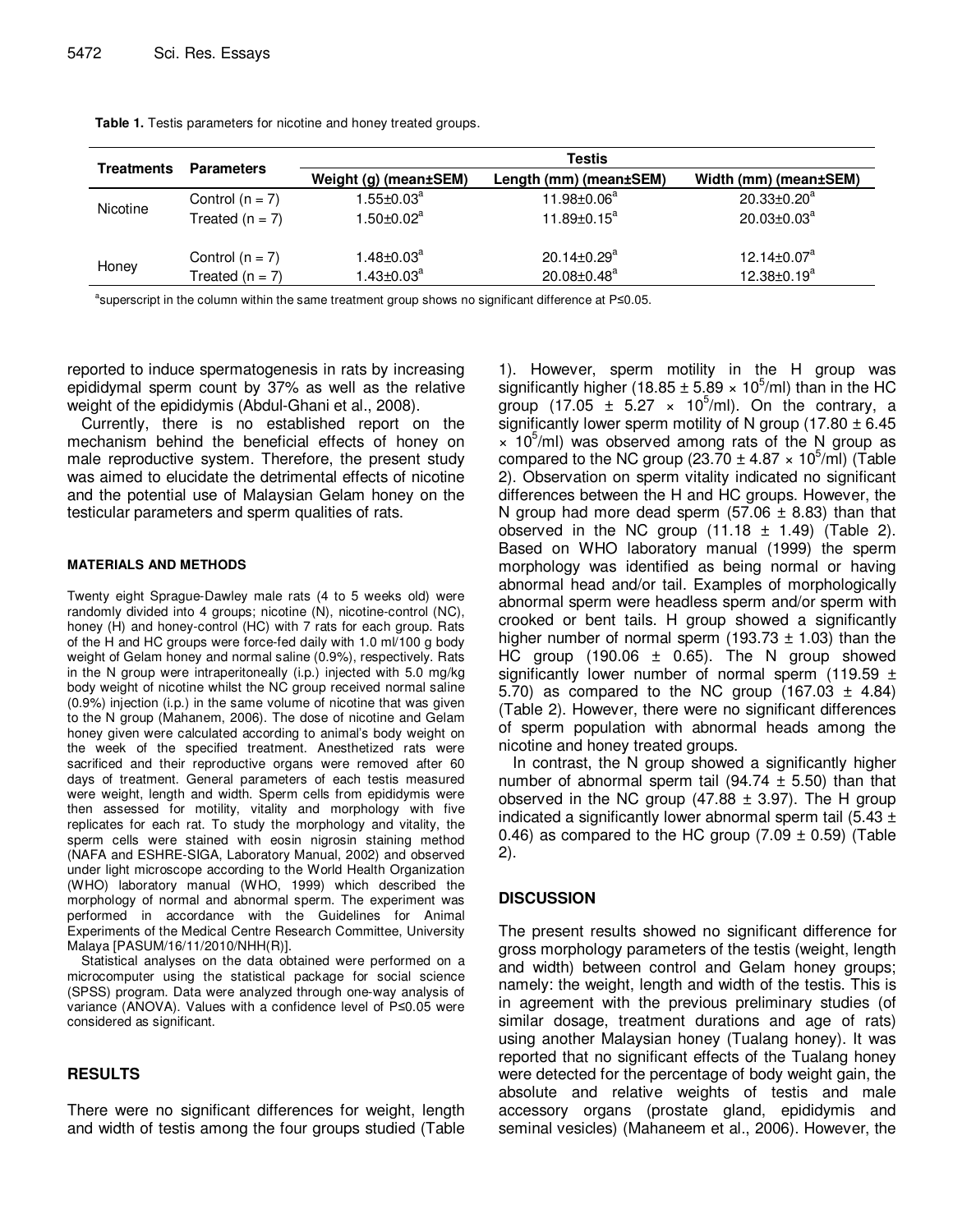| <b>Treatment</b><br>groups | <b>Parameters</b>                      | Motility ( $\times$ 10 <sup>5</sup> /ml)<br>(mean±SEM)         | Morphology of sperm                                   |                                                              |                                                           |                                                           |                                          |
|----------------------------|----------------------------------------|----------------------------------------------------------------|-------------------------------------------------------|--------------------------------------------------------------|-----------------------------------------------------------|-----------------------------------------------------------|------------------------------------------|
|                            |                                        |                                                                | Normal (mean±SEM)                                     | <b>Abnormality</b>                                           |                                                           | Vitality                                                  |                                          |
|                            |                                        |                                                                |                                                       | Head (mean±SEM)                                              | Tail (mean±SEM)                                           | Live sperm (mean±SEM)                                     | Dead sperm (mean±SEM)                    |
| Nicotine                   | Control $(n = 7)$<br>Treated $(n = 7)$ | 23.70±4.87 <sup>°</sup><br>$17.80 \pm 6.45^{\circ}$            | $167.03 + 4.84^{\circ}$<br>$119.59 \pm 5.70^a$        | $2.65 \pm 0.33$ <sup>a</sup><br>$3.71 \pm 0.51$ <sup>a</sup> | $47.88 \pm 3.97$ <sup>a</sup><br>$94.74 \pm 5.50^{\circ}$ | $207.95 \pm 2.68^{\circ}$<br>$156.80 + 8.91$ <sup>a</sup> | $11.18 \pm 1.49^a$<br>$57.06\pm8.83^{b}$ |
| Honey                      | Control $(n = 7)$<br>Treated $(n = 7)$ | $17.05 \pm 5.27$ <sup>a</sup><br>$18.85 \pm 5.89$ <sup>o</sup> | 190.06±0.65 <sup>a</sup><br>$193.73{\pm}1.03^{\circ}$ | $2.86 \pm 0.29$ <sup>a</sup><br>$2.17 \pm 0.33$ <sup>a</sup> | $7.09 \pm 0.59$ <sup>b</sup><br>$5.43 \pm 0.46^a$         | $200 \pm 0.00^a$<br>$200 \pm 0.00^a$                      | $0.00 \pm 0.00^a$<br>$0.00 \pm 0.00^a$   |

**Table 2.** Sperm concentration, morphology and vitality of nicotine and honey treated rats.

a,bsuperscripts in the same column within the same treatment group shows significantly different at P≤0.05.

present results for the testis parameters between N and NC groups were in contrast to the report by Kasson and Hsueh (1985) which showed that nicotine decreased the size of testicles. A preliminary study had reported that rats treated with Malaysia Tualang honey had higher sperm and spermatid counts, lower percentage of abnormal sperm as well as slightly larger diameter of testicular seminiferous tubules and interstitial spaces (Mahaneem et al., 2006). In the current study, several sperm parameters were positively affected by the Gelam honey. Significantly, higher sperm motility and normal sperm were observed in the H group as compared to the HC group. Honey could possibly act as physiologic modulators of spermatogenic cells proliferation which influenced the spermatogenic cycle thus, increasing the sperm production. A possible mechanism would be an interaction with follicle stimulating hormone (FSH) and luteinizing hormone (LH), hormones which were shown to restore spermatogenesis of hypophysectomized rat (Garner and Hafez, 2000). Currently, there is little established reports concerning the use of honey in treating infertility of the human males. However, it had been reported that propolis (waxy resinous substance in bee hives) provided protection against infertility by improving sperm production, motility, sperm count and quality and increasing steroidogenesis process and, hence, testosterone production (Yousef and Salama, 2009). The present results showed that in addition to having negative effects on the sperm motility, nicotine also affected the vitality and morphology of normal sperm. The findings support past studies that nicotine, a component of cigarette smoke is a major toxic for reproductive health. Nicotine can reduce reproductive capacity and has a mutagenic consequences towards the germ cell production and maturation as well as the reproductive organ itself (Yamamoto et al., 1998) and accessory reproductive organs (Patil et al., 1999).

 In the current study, sperm motility was significantly low, more dead sperm, lesser sperm with normal morphology and more sperm with abnormal tails were observed in the N than that of the NC group. Our results are similar to the findings reported by Kapawa et al. (2004) in which tobacco smoke reduced sperm concentration, sperm motility and fertilizing capacity in rats. However, according to Hung et al. (2009), semen quality and sperm function were not affected by environmental tobacco smoke (ETS) but sperm underwent metabolic changes with ETS exposure in vivo. The mechanism of negative effects of nicotine may involve reduced testosterone production. Inhibition of testosterone production by nicotine through its effects on acetylcholine receptors on cell membrane had been previously reported (Kasson and Hsueh, 1985). A drop in the testosterone level will lead to sterility of males since it plays a major role in spermatogenesis by being the main hormone for spermatogonia conversion and spermatids formation. Cotinine, the nicotine metabolite has effects on neurotransmitters released from the central nervous system. These in turn affect several enzymes including the ones that are involved in the synthesis of estrogen and testosterone (Benowitz, 1996). This study provided additional data on the adverse effects of nicotine on sperm quality. It is also providing evidence that a Malaysian honey (Gelam honey) is potentially useful in improving the fertility of juvenile male rats by increasing sperm concentration and number of normal sperm. However, further study is needed for a better understanding on the exact mechanism on the adverse effect of nicotine on spermatogenesis as well as the beneficial effects of honey on mammalian sperm.